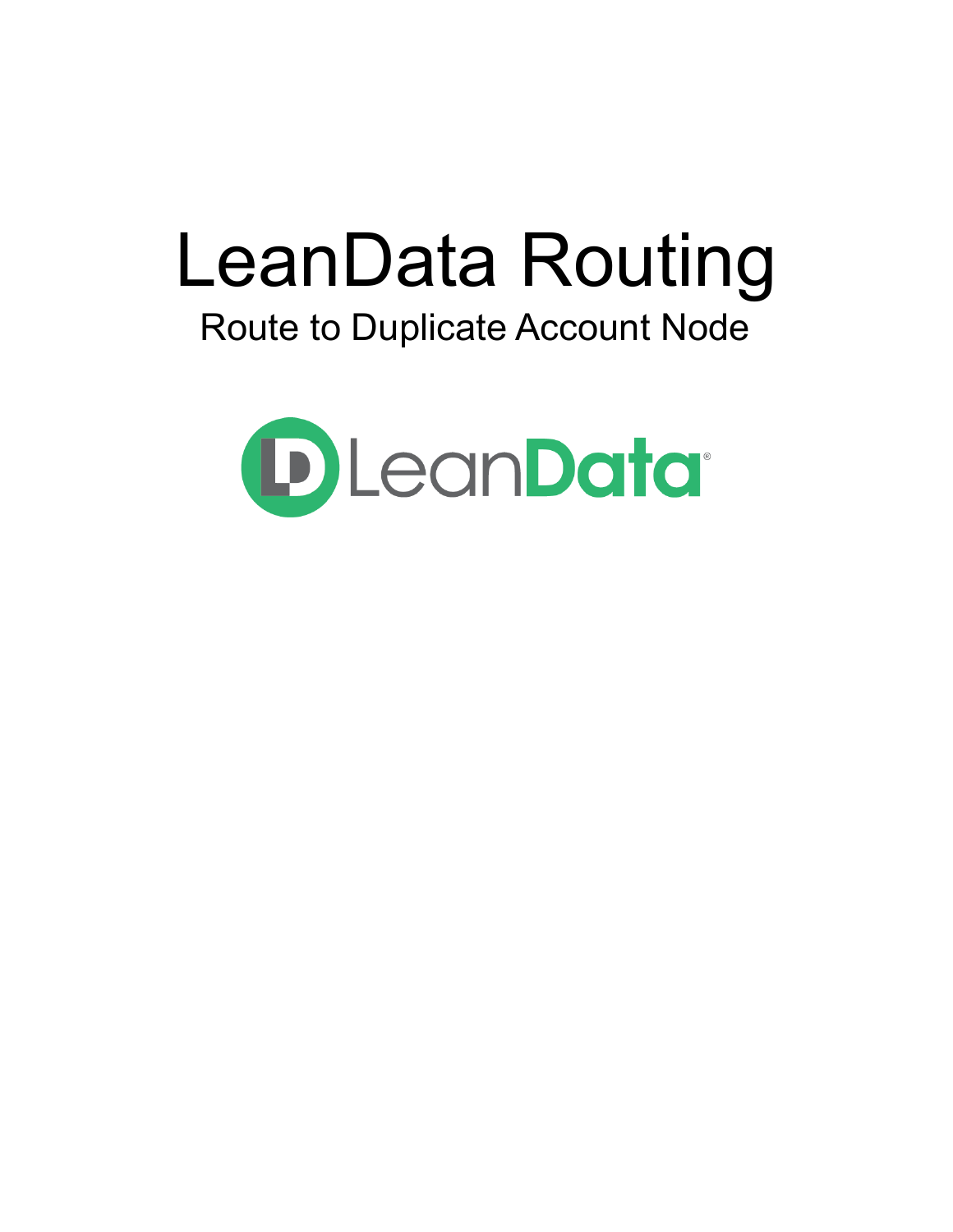

| <b>Overview</b>      | 3 |
|----------------------|---|
| <b>Customization</b> | 3 |
| <b>Summary</b>       |   |

© 2021 LeanData Inc. All rights reserved. LeanData is a registered trademark.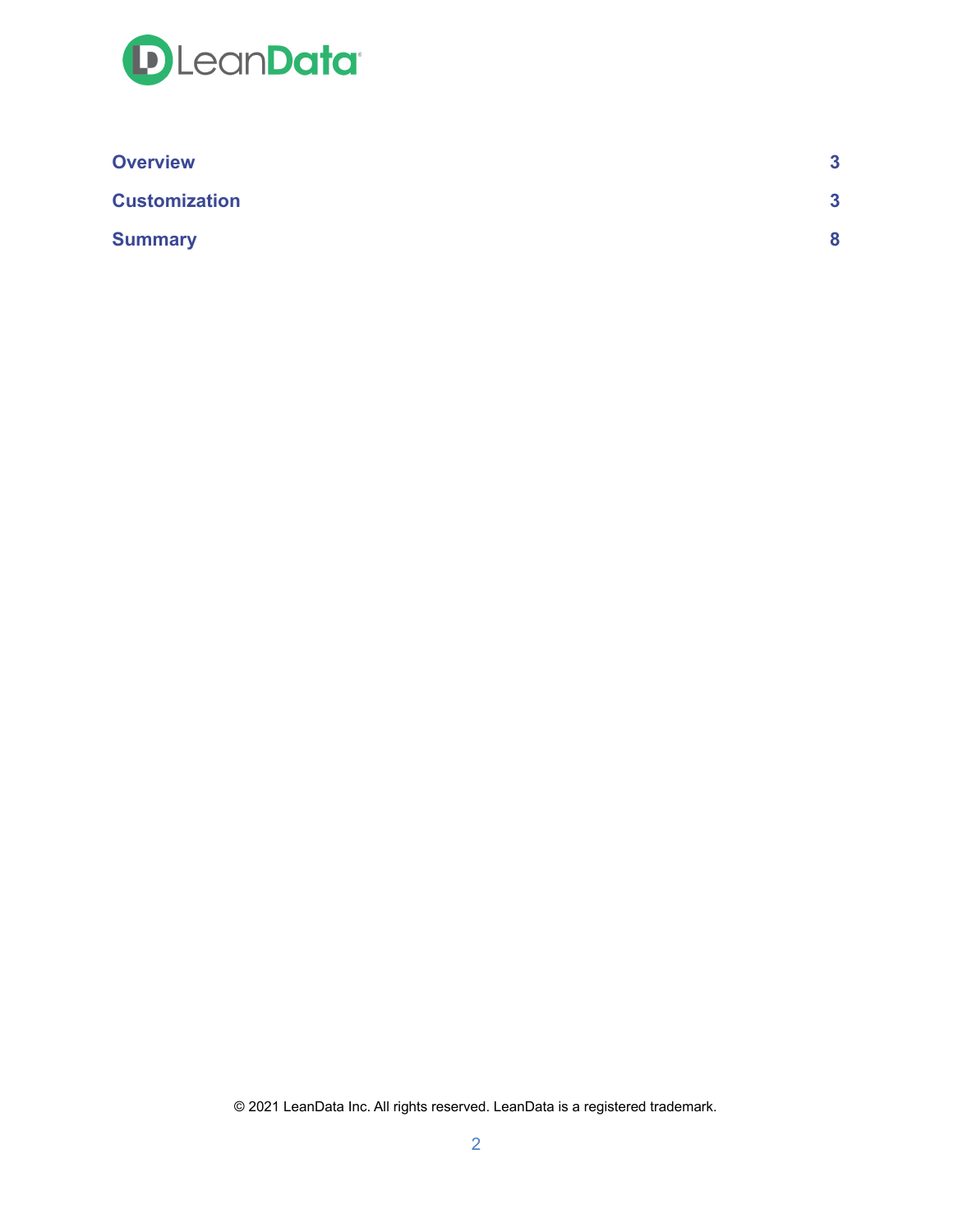

### <span id="page-2-0"></span>**Overview**

The Route to Duplicate Account Node gives you the ability to assign a record to a User found on an Account that has been identified as a Duplicate of the routed Account. Please note that you can only use a Route to Duplicate Account Node if you have found a Duplicate Account using the Duplicate Account Match Node at a previous point in the graph.



*Example: Melanie is the LeanData Admin for OpenLane Software. She is currently building their Account Router Flow. For newly created Accounts, she wants to identify any duplicate Accounts that already exist in their system and route newly created Accounts to the owner of the existing Account. She uses a Duplicate Account Match Node, followed by the Route to Duplicate Account Node to accomplish this.*

<span id="page-2-1"></span>**Please Note**: The ability to merge Accounts is not currently supported.

## **Customization**

You have a number of options to configure the node.

- Node Name
- Description
- Account Ownership
- Routing Schedule
- Alternate Field Assignment
- Email Notifications
- Advanced Settings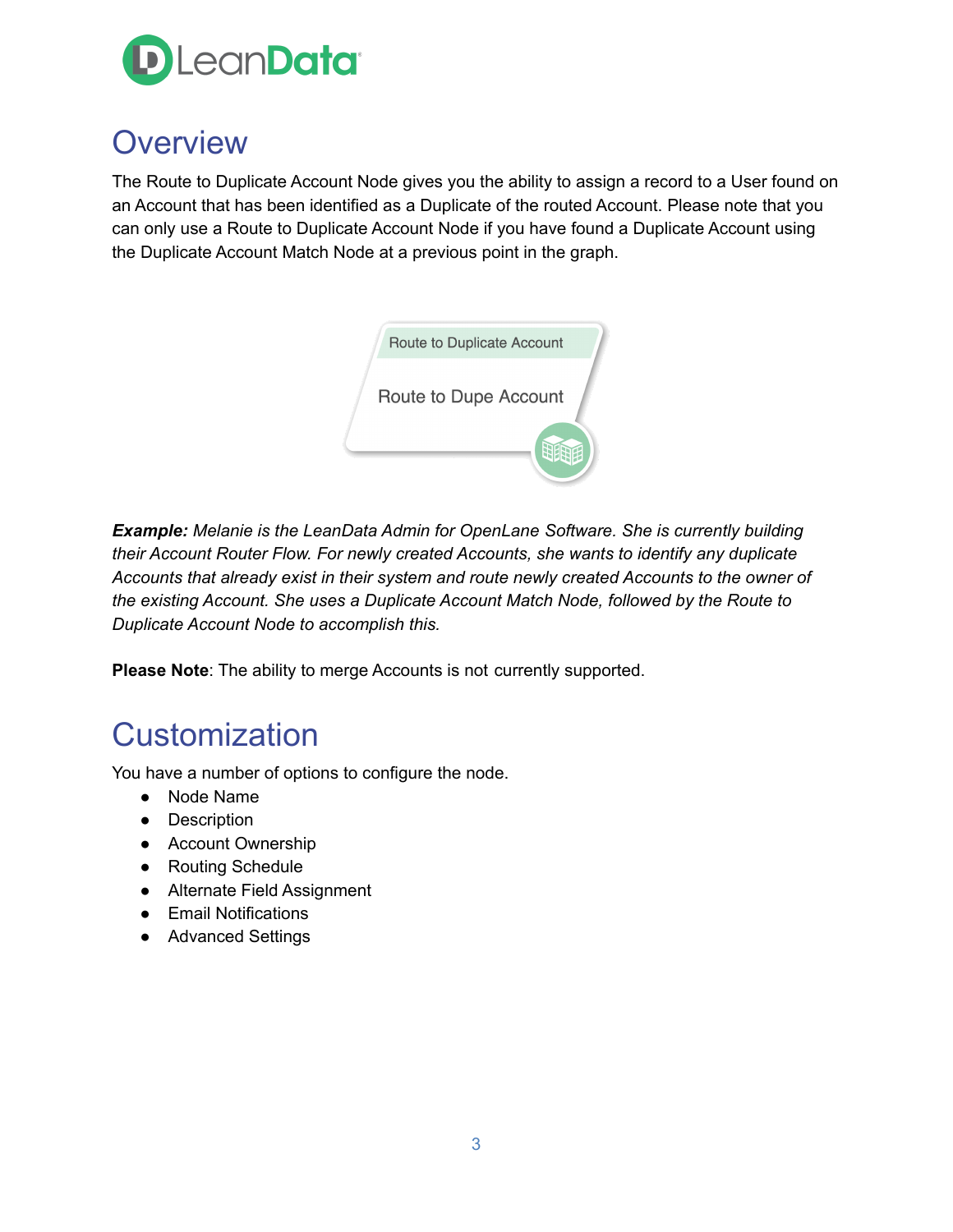

| <b>Action: Route to Duplicate Account</b><br><b>Node Name</b>                |        |      |
|------------------------------------------------------------------------------|--------|------|
| Route to Dupe Account                                                        |        |      |
| Description >                                                                |        |      |
| <b>Account Ownership</b>                                                     |        |      |
| Duplicate Account Owner                                                      |        |      |
| Duplicate Account Custom User Field                                          |        |      |
| Routing Schedule $\langle ? \rangle$<br>Respect User's Schedule              |        |      |
| <b>Alternate Field Assignment</b><br>Assign Alternate Field Instead of Owner |        |      |
| Email Notifications $\langle ? \rangle$                                      |        |      |
| <b>Success Notifications</b>                                                 |        |      |
| <b>Failure Notifications</b>                                                 |        |      |
| Advanced Settings >                                                          |        |      |
|                                                                              | Cancel | Done |

#### **Node Name**

By default, the Node Name is set to Route to Dupe Account. You can change this label to anything you need. We strongly recommend giving this node a meaningful name such as the subject of the assignment. This will help others understand the purpose of the node.

#### **Description**

This field is not required but we recommend adding a description to document any customizations made to the node. If someone else needs to take over the management of the graph, the description will help them to understand the goal of the customizations.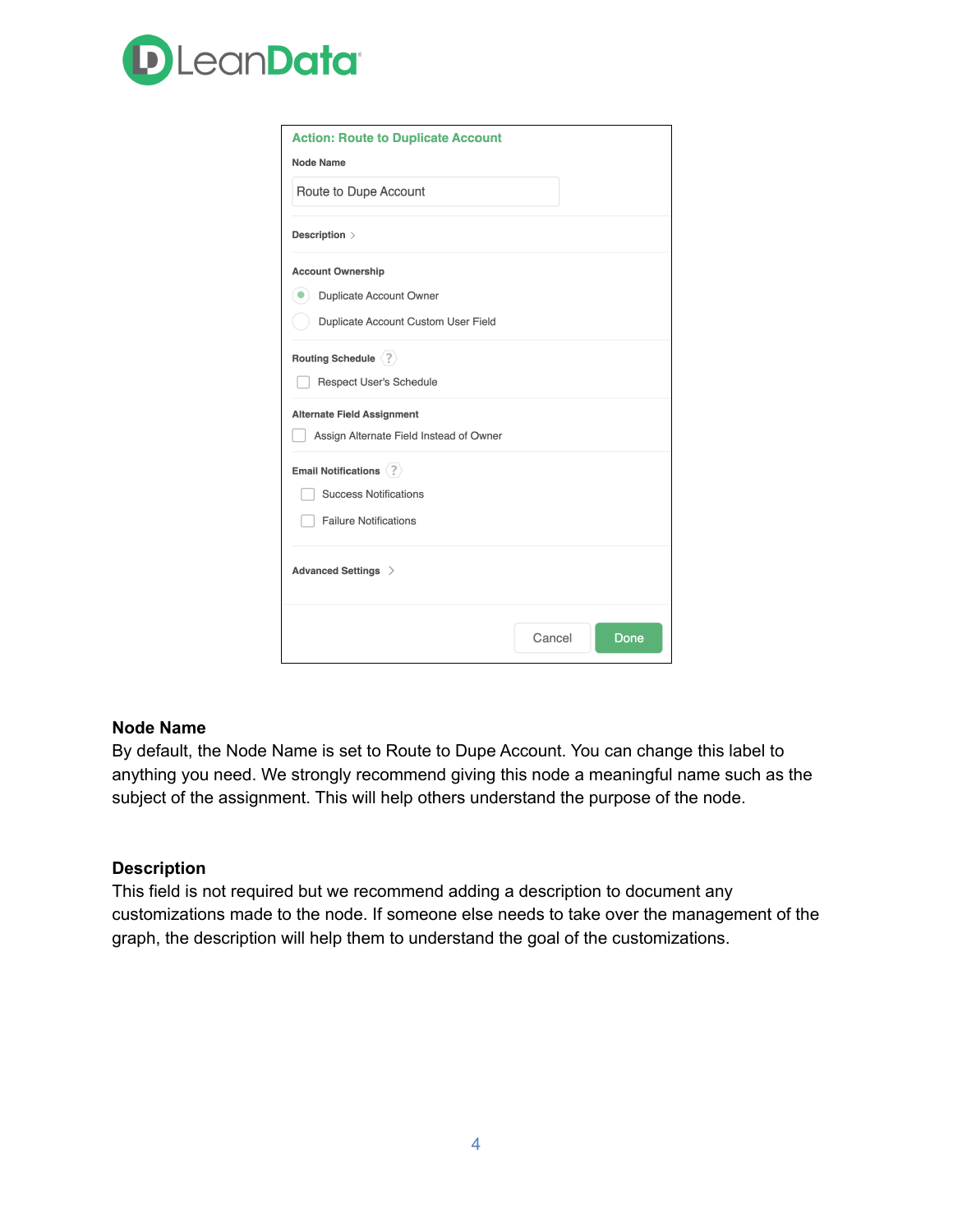

#### **Account Ownership**

The Account Ownership Section has options for assigning the owner to the routed record.

- **Duplicate Account Owner:** This option lets you select the owner of the Duplicate Account as owner of the routed Account.
- **Duplicate Account Custom User Field:** This option tells the Router Graph to use a specific User Look-up field on the Duplicate Account record as the source of the owner information. Use the drop-down menu to select the desired field.

| <b>Account Ownership</b>                       |        |
|------------------------------------------------|--------|
| <b>Duplicate Account Owner</b>                 |        |
| Duplicate Account Custom User Field            |        |
| Select the user field to assign the account to | Search |
|                                                |        |

#### **Routing Schedule**

By checking the **Respect User's Schedule** box, you will have the option to have LeanData check whether a User is currently working before proceeding to assign the record to that User. You have the option of selecting which component of a User's schedule to respect. For example you can choose to respect Pausing but not Working Hours, Vacations, or Holidays. Selecting one of these options will give you another fallback option to direct what you would like LeanData to do in the case that the assignment is outside of the intended User's schedule.



#### **Alternate Field Assignment**

This Option will tell LeanData to update another User field on your Account record instead of updating the Owner field.

● **Assign Alternate Field Instead of Owner:** When you select this option you will see a drop-down menu to select the target field.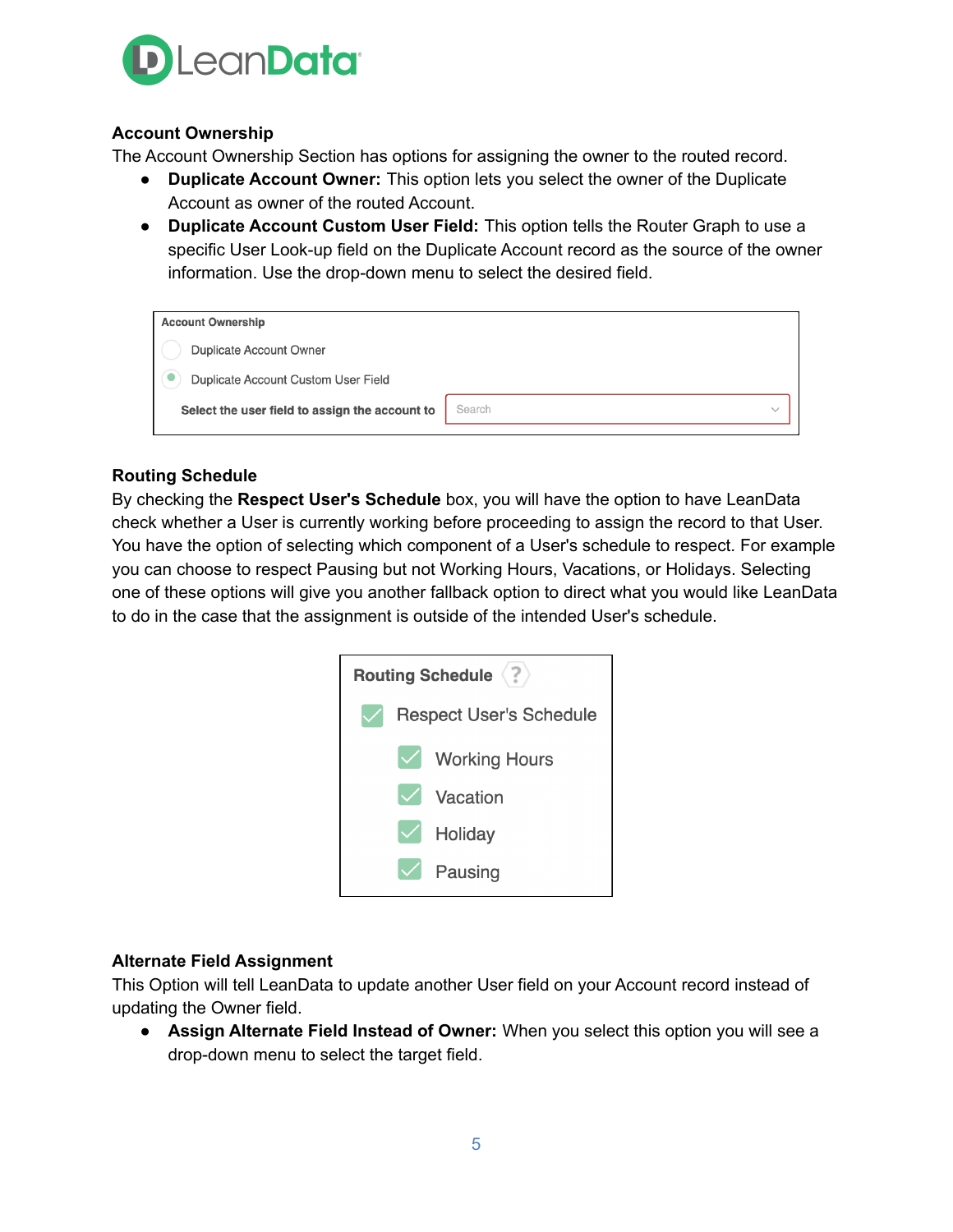

| <b>Alternate Field Assignment</b>               |  |
|-------------------------------------------------|--|
| Assign Alternate Field Instead of Owner         |  |
| Select the Account user field to assign: Search |  |
|                                                 |  |

**Please Note:** In order to use the Alternate Field Assignment, you must select the person to populate the Alternate Field from the Account Ownership settings.

#### **Email Notifications**

The email notifications allow you to configure how the Route to Duplicate Account node can notify Users of either a successful owner assignment or a failure. You can select an email template and list of recipients.

- **Success Notifications:** Use these settings to send an email message to Users when a record is successfully actioned.
	- **○ Select your Recipient(s)**
		- **New Owner** This option will send the notification to the new owner of the record.
		- **Previous Owner** This option will send the notification to the previous owner of the record.
		- **Additional Recipients** This option lets you send the notification to a User on the Account or on any records matched earlier in the graph.
		- **Email Addresses -** This option will let you enter additional email addresses separated by a comma.
	- **○ Select an Email Template or Compose an Email.**
		- **Email Template** use this option to select an existing Salesforce Email template to use for your message. Use the View Template link to open the template in a new tab.
		- **Compose Email** Use this to compose a custom message. You can include merge fields and relative dates as needed.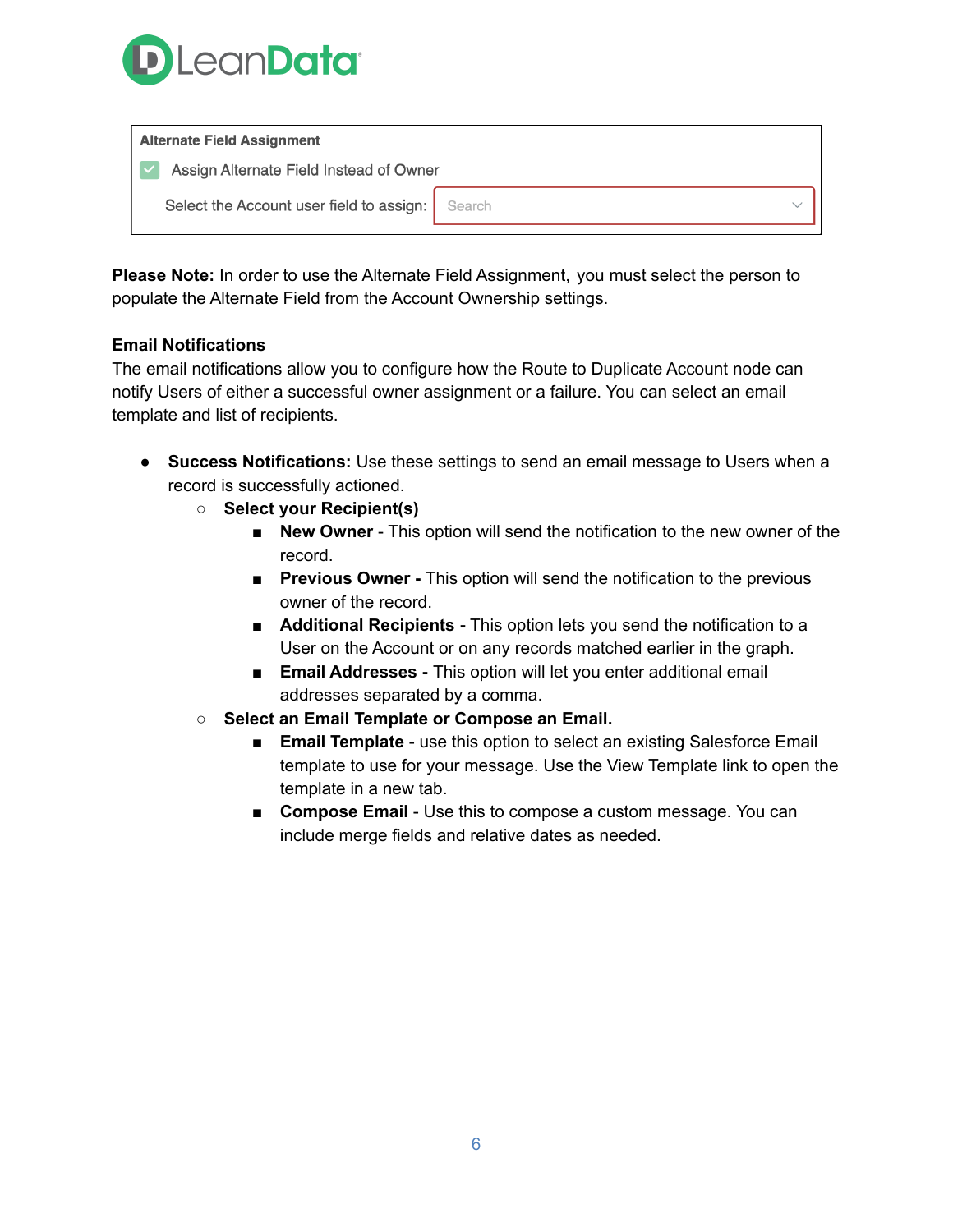

| Email Notifications (?)                               |              |                      |
|-------------------------------------------------------|--------------|----------------------|
| <b>Success Notifications</b>                          |              |                      |
|                                                       |              |                      |
| Recipient(s)                                          |              |                      |
| New Owner<br>Ιv                                       |              |                      |
| Previous Owner                                        |              |                      |
| <b>Additional Recipients</b><br>$\langle$ ? $\rangle$ |              |                      |
| <b>Email Addresses</b>                                |              |                      |
|                                                       |              |                      |
|                                                       | Done         |                      |
|                                                       |              |                      |
| <b>Message</b>                                        |              |                      |
| <b>Email Template</b><br>$\bullet$                    |              |                      |
| Sales: New Customer Email                             | $\checkmark$ | <b>View Template</b> |
| Compose Email                                         |              |                      |
|                                                       |              |                      |

- **Failure Notifications:** Use these settings to send an email message to Users when the intended action fails.
	- **○ Select your Recipient(s)**
		- **Email Addresses -** This will let you enter email addresses separated by a comma.
	- **○ Select an Email Template or Compose an Email.**
		- **Email Template** use this option to select an existing Salesforce Email template to use for your message. Use the View Template link to open the template in a new tab.
		- **Compose Email** Use this to compose a custom message. You can include merge fields and relative dates as needed.

|              | <b>Failure Notifications</b>                   |
|--------------|------------------------------------------------|
| Recipient(s) |                                                |
| Ō            | <b>Email Addresses</b>                         |
|              | e.g. bob@company.com, tim@company.com          |
|              | //                                             |
|              | Done                                           |
|              | <b>Recipient is required</b>                   |
| $\bullet$    | <b>Email Template</b>                          |
|              | <b>View Template</b><br>Search<br>$\checkmark$ |
|              | Compose Email                                  |